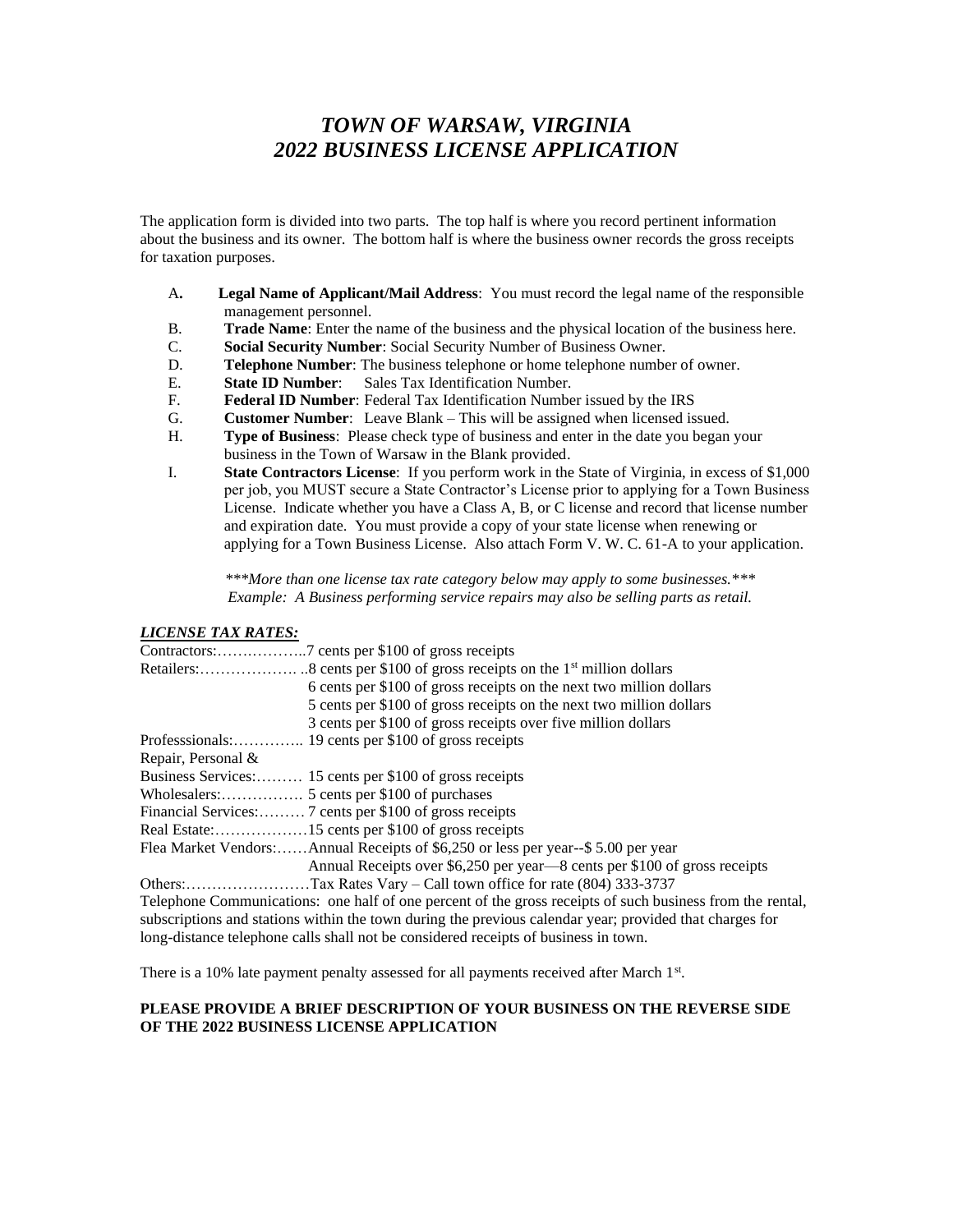# *TOWN OF WARSAW, VIRGINIA*

*2022 Business License Application*

78 BELLE VILLE LANE P. O. BOX 730 WARSAW, VA 22572 Phone (804) 333-3737 Fax (804) 333-3104

### **FILE AND PAY BY MARCH 1ST TO AVOID A 10% LATE PAYMENT PENALTY**

Read the instructions for important dates and penalties. Mail or deliver the completed application and payment to the above address.

| <b>A</b> Legal Name/Address (mailing)<br><b>B</b> Trade/Business Name and<br><b>Physical Location</b> | $\mathbf C$<br>Driver's License # or<br>Social Security #<br>D<br>Telephone Number<br>Е<br><b>State ID Number</b><br>F<br>Federal ID Number(if any)<br>G<br><b>Customer Number</b> | <b>H</b> Type Business (Check)<br>Individual<br>LLC<br>Partnership<br>Corporation<br><b>Start Date of Business</b> |
|-------------------------------------------------------------------------------------------------------|------------------------------------------------------------------------------------------------------------------------------------------------------------------------------------|--------------------------------------------------------------------------------------------------------------------|
|                                                                                                       |                                                                                                                                                                                    |                                                                                                                    |

Please indicate the zoning area your business falls in. (Check one) If you aren't sure, please refer to the zoning map listed on the town website (listed under forms & ordinances) or consult town staff.

- R1 (limited residential) \_\_\_\_\_ R12 (Residential/office) \_\_\_\_\_ R18 (High density Residential/Office) \_\_\_\_\_ C1 (Limited commercial) \_\_\_\_\_ C2 (General commercial) \_\_\_\_\_\_ C3 (Light industrial) \_\_\_\_\_
- M1 (Industrial) \_\_\_\_\_\_

|                                                                                             |                                                   |  | Have you or the property owner obtained the proper permits for the work being done? (Check one) |  |  |  |
|---------------------------------------------------------------------------------------------|---------------------------------------------------|--|-------------------------------------------------------------------------------------------------|--|--|--|
|                                                                                             |                                                   |  |                                                                                                 |  |  |  |
| *If you or the property owner are unsure about the need of a permit, please refer to zoning |                                                   |  |                                                                                                 |  |  |  |
| information on the town website or consult town staff*                                      |                                                   |  |                                                                                                 |  |  |  |
|                                                                                             | 1) State Contractor's License (circle one): A B C |  | Expiration Date:                                                                                |  |  |  |
|                                                                                             | 2) State Contractor's License Number:             |  |                                                                                                 |  |  |  |
|                                                                                             |                                                   |  | 3) VWC FORM 61-A Must be attached to Business Application. Check here if attached _______       |  |  |  |